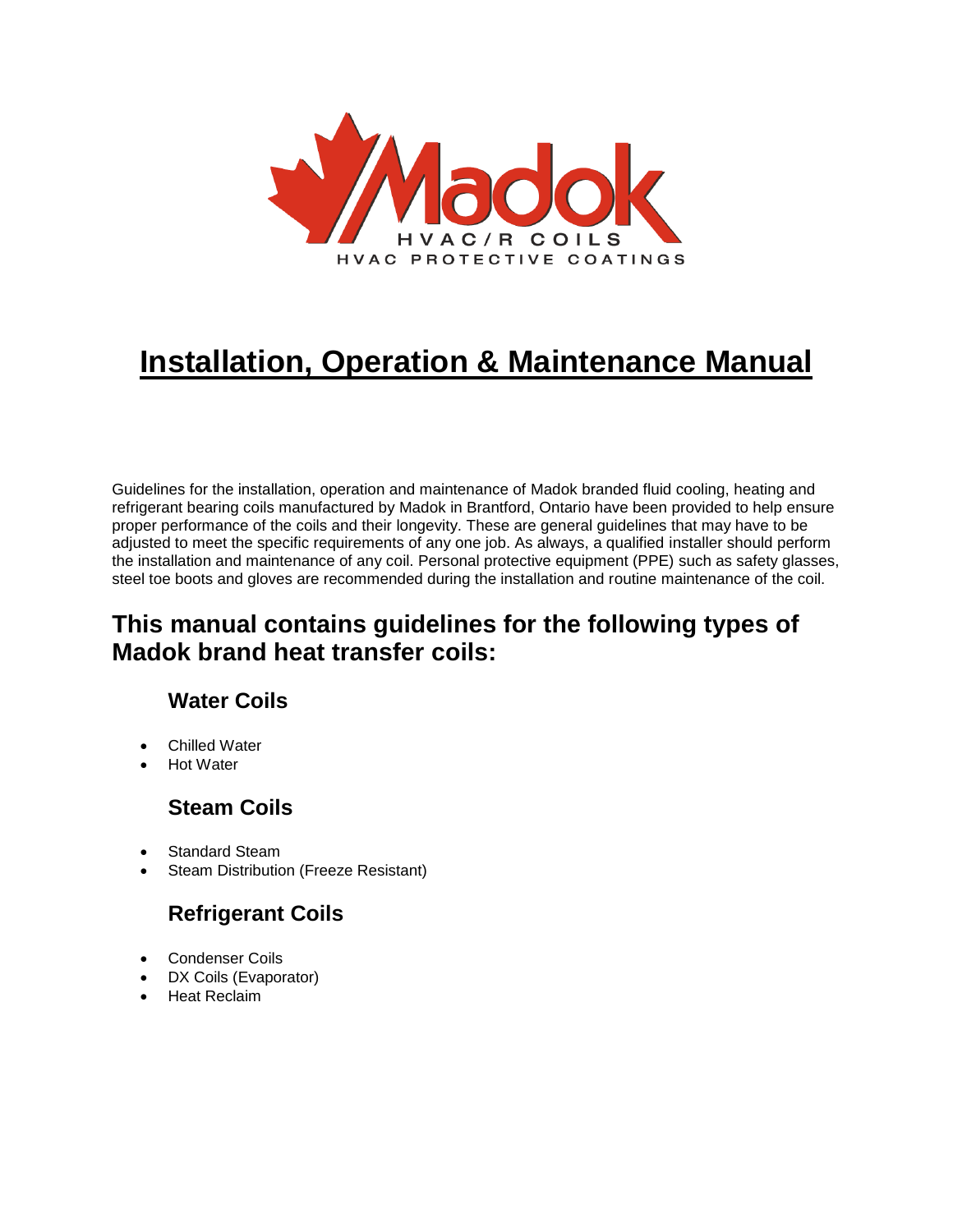# **Receiving Instructions & Freight Damage Policy**

This manual covers the basic installation, operation and maintenance recommendations for heat transfer coils manufactured by Madok Manufacturing.

Always follow local codes and standards for the installation of equipment and coils for the area in which the coils are to be operated. Following are recommendations for the installation of products manufactured by Madok Manufacturing. Please read this manual completely before installing and operating coils manufactured by Madok including the suggested maintenance in the guide that follows. Care should be taken when handling Madok coils to avoid damage or personal injury.

Failure to observe these recommendations could result in premature failure of the product and / or loss of the warranty provided. Madok will repair or replace any product determined to have failed due to a manufacturing defect after proper evaluation of the product and installation methods have been completed. Please see complete Warranty Statement below.

Madok Manufacturing reserves the right to request information (including digital photographs) concerning the installation of products it manufactures and / or the return of failed products to our facility for evaluation of the failure before any warranty will be considered.

## **Freight Damage Policy**

#### *IMPORTANT – PLEASE READ IMMEDIATELY!*

All Madok coils are factory tested, inspected and carefully packaged. Damage to the coils can occur after they have left the factory. Therefore, the coils should be inspected for shipping damage upon receipt.

Freight terms for Madok are F.O.B. factory. This means the seller is not responsible for damages or losses to equipment in transit. Although not legally bound, should damages or problems occur, Madok Manufacturing will offer assistance to purchasers provided the purchaser adheres to the following criteria.

### **Freight Delivery Information**

#### **When freight company drivers arrive, do not let them rush you. Do not sign anything until you inspect your crate/box/carton very carefully for damage upon receipt.**

Look for any indentations in box, protruding nails in crates, fork lift damage or obvious signs of mishandling. Even if outside package is acceptable, look very carefully inside to check the product. Sometimes it is difficult to see damage without taking product(s) out of the packaging. If there is any question in your mind that there is possible damage you can't see, or concealed damage, mark "DAMAGED" on the freight bill. Do not make the mistake of assuming the package is fine. You are protecting your own best interests. We strongly encourage our customers to take digital photographs to record and subsequently report damages.

If you have any questions regarding the foregoing, please contact Madok Manufacturing. Our Customer Service team will be more than happy to answer all your questions.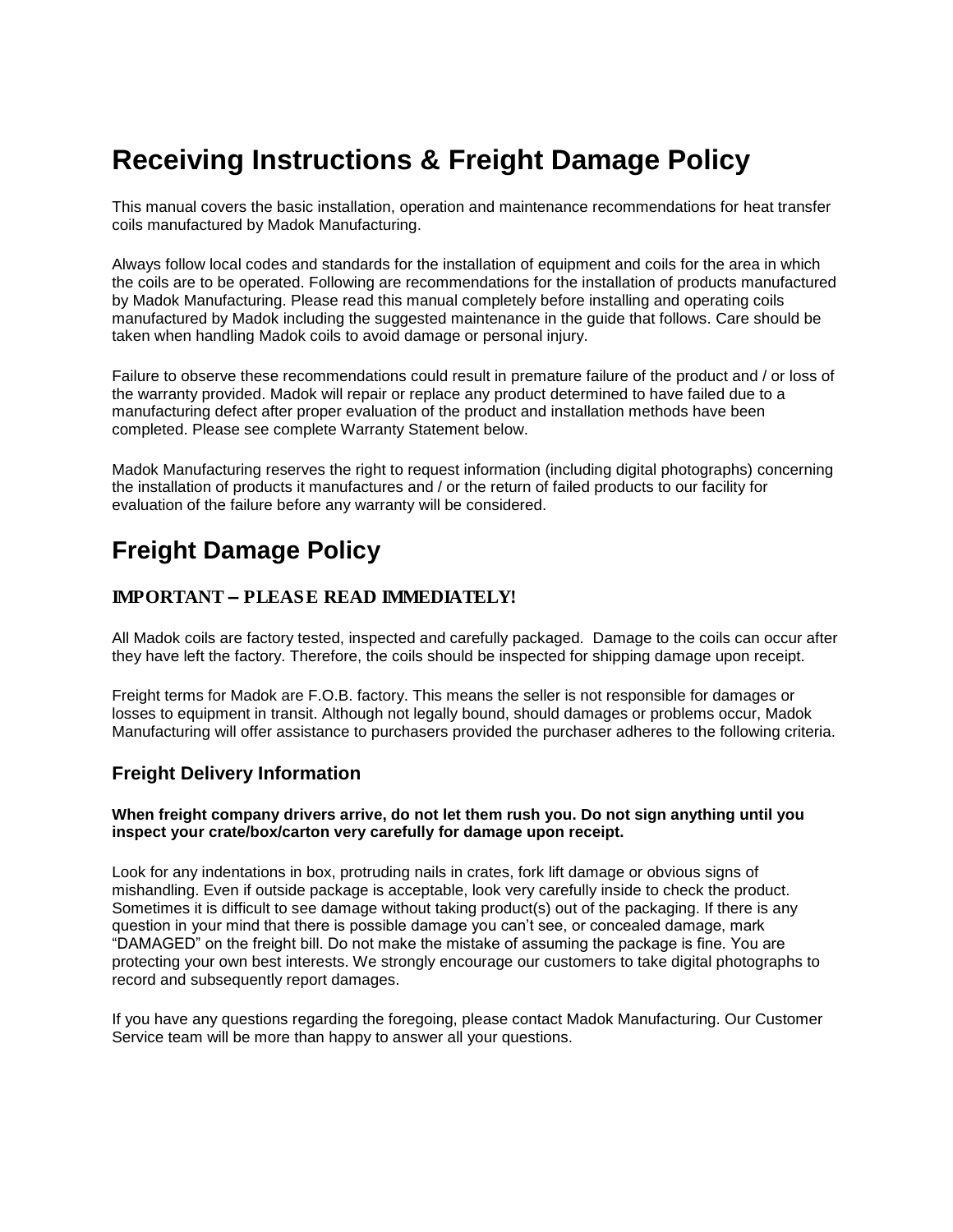### **IF THE FREIGHT IS DAMAGED – PLEASE DO THE FOLLOWING!**

#### 1. **Do not refuse shipment!**

Refusal of a damaged shipment simply puts everything in limbo. Freight goes back to the terminal and remains there.

2. Accept shipment and sign freight bill – make sure you note the damage on the freight bill. **NOTE**: Accepting a damaged shipment does not hold you liable in any way unless "DAMAGE" fails to appear on the freight bill\*.

If shipment is not noted as damaged on the freight bill, Madok will not be responsible for the repair cost as we cannot file a damaged claim with the carrier. As far as the trucking company is concerned, the freight was received free and clear of all damage and they will not be held accountable for the repair charges\*. It is the responsibility of the receiver to sign the bill as damaged and make certain that someone will be held responsible to get your product fixed at no charge to you.

3. **Do not move the damaged piece from the area in which it was received. Do not discard any packaging, even if it is coming apart.**

A damaged shipment must have an inspector look at it before anything can be done with it. If the piece is moved, the inspector can blame the damage on you, claiming possible damage when moved. If the packaging is not available, the inspector can claim faulty packaging.

#### 4. **Contact Madok Manufacturing Immediately**

Madok can begin by contacting the carrier to have an inspector come over to look at shipment. We can also get a preliminary damage report from you, the customer, in order to have accurate, reliable information before an inspector gives his report. We can also answer any questions or concerns you might have.

#### 5. **After inspection has been completed, contact7 Madok Manufacturing**

As soon as inspection has been completed, we can begin steps to get your product repaired or replaced. A Return Authorization number (RA#) must be requested before the coil is returned to our manufacturing facility. Any product returned without an RA# will not be accepted and all charges for the shipment of the coil will be the shipper's responsibility. The product must be crated to prevent any damage from occurring during shipment. Any product without sufficient crating that allows damage to the product to occur will not be accepted and warranty will not be provided.

\* Concealed Damage: Damage not noted on freight bill. The standard allowance from freight motor carriers on this type of claim is 25% of the total claim amount.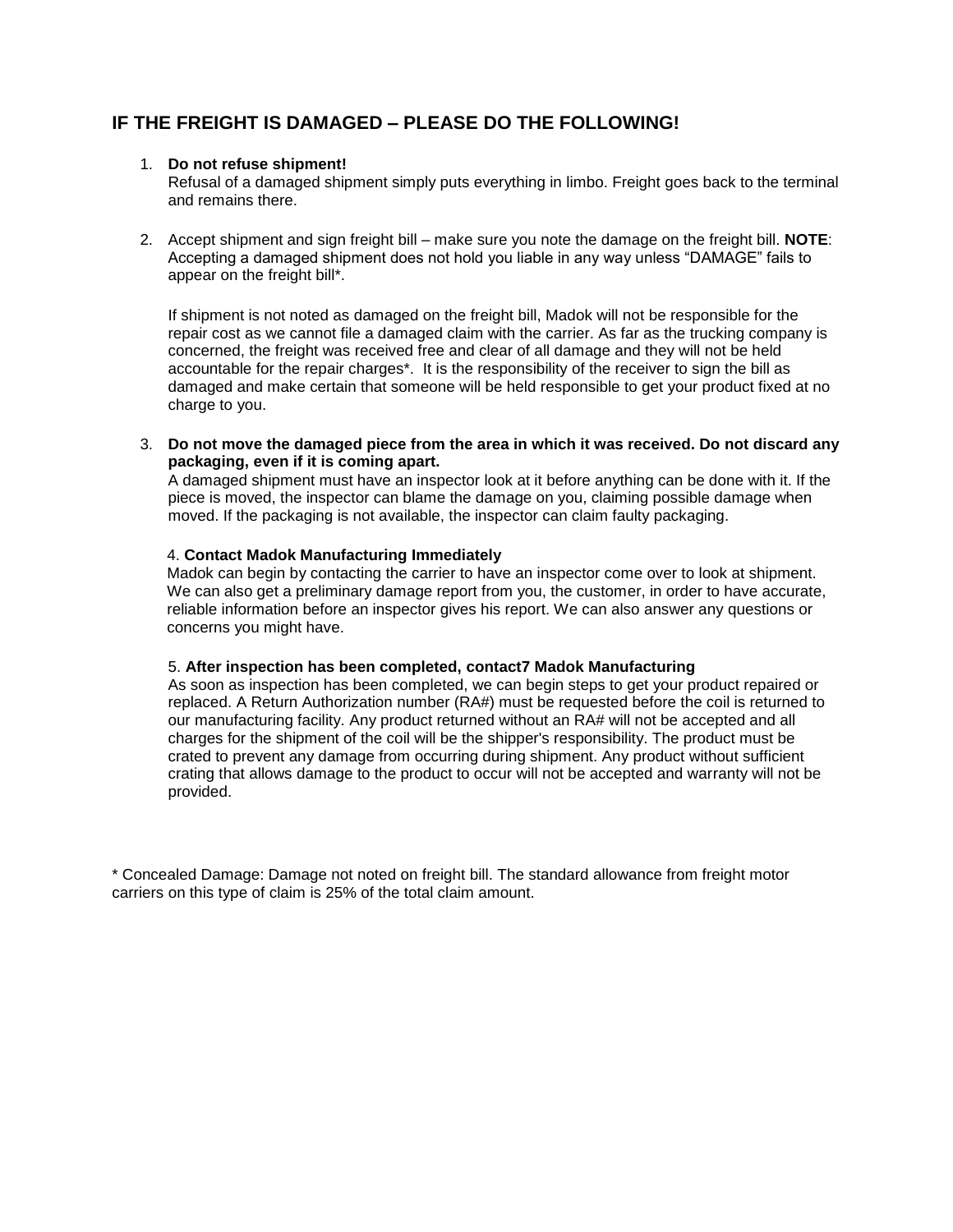# **Warranty**

Seller warrants against defect in materials and workmanship in products that it manufactures for one (1) year from date of shipment, when properly installed and operated under normal use. The warranty does not apply to products that have been subject to misuse (including use in manner inconsistent with the design of the product), abuse, neglect, accident, improper installation or maintenance, or to products that have been altered or repaired by anyone other than Madok or its authorized representative.

This guarantee does not include any labor or other charges outside of the Seller's factory for replacement or repair of defective product. Warranty shall not be construed to cover the cost of removal or installation of product or replacement of any fluids or refrigerants.

Seller's only liabilities under this warranty, or otherwise, shall be the repair or replacement (at Seller's option) of non-conforming goods or parts, not to exceed the original cost of the product. Seller assumes no liability for incidental or consequential damages such as, but not limited to, injury to person or property, or lost profits. **The Seller will accept no expense, liability, or responsibility for repairs made outside the factory by others without prior written approval.** Warranty covers material only and not labor required to replace or install.

This guarantee supersedes and is in lieu of any and all other warranties by law or custom, either expressed or implied including, but not limited by this enumeration, any guarantee as to quality or fitness, for any particular purpose, except as set forth above. No person, or distributor/dealer, is authorized to give any warranties on behalf of Seller or to assume for Seller any other liability in connection with any of the Seller's products.

# **Fluid Coil Installation Recommendations**

# **MOUNTING**

.

All water and glycol coils are designed to be fully drainable when properly mounted. Vertical air-flow is not recommended for de- humidifying coils.

# **INSTALLATION**

- 1. Carefully remove the coil from the shipping package to avoid damage to the finned surface area. Damaged fins can be straightened using an appropriate fin comb.
- 2. Madok recommends cleaning the coil with a commercially available coil cleaner prior to installation. Care should be taken to use an approved cleaner for coated coils when coil has been coated with Heresite protective coating.
- 3. Piping should be in accordance with accepted industry standards. Always use a back-up wrench on the coil connections when attaching the piping to the coil if pipe thread connections are utilized.
- 4. Check the coil hand designation to ensure that it matches the system. Water and glycol coils are generally plumbed with the supply connection located on the bottom of the leaving air-side of the coil and the return connection at the top of the entering air-side of the coil. This arrangement provides counter flow heat exchange and positive coil drainage. If a universal coil is supplied, cap off the two unused connections.
- 5. Standard coils must be mounted level to ensure adequate drainage.
- 6. Proper clearance should be maintained between the coil and other structures such as the fan, filter racks, transition areas, etc.
- 7. When drainable coils are desired, tubes should be installed in a horizontal position. Use a spirit level. If the tubes cannot be installed level, special drain headers are available on request.
- 8. All field brazing and welding should be performed using high quality materials and an inert gas purge (such as nitrogen) to reduce oxidation of the internal surface of the coil.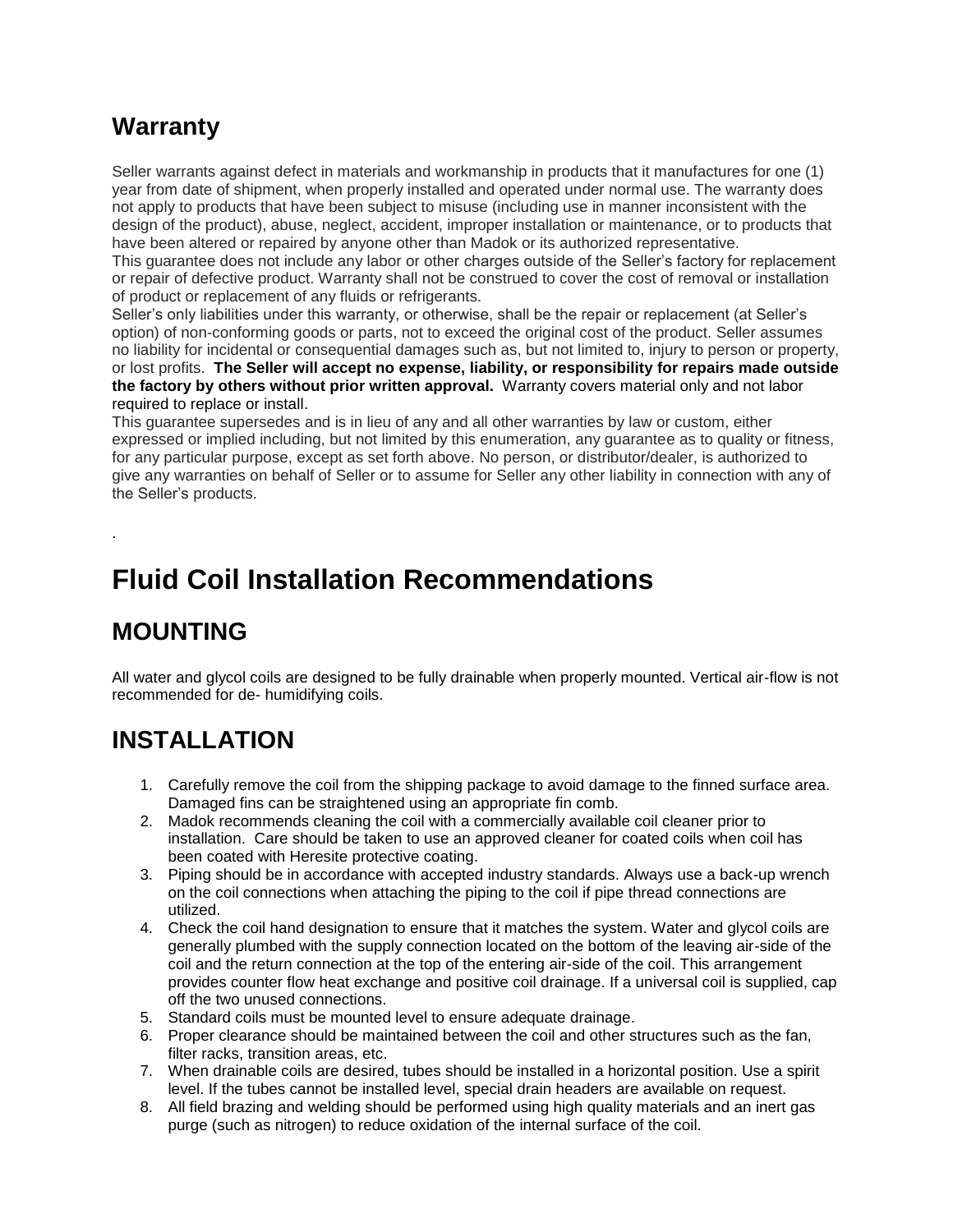- 9. All field piping must be self-supporting. System piping should be flexible enough to allow for thermal expansion and contraction of the coil.
- 10. General piping diagrams for vertical and horizontal airflow as shown below:



- 11. Connect the water supply to the bottom connection on the air leaving side and the water return to the top connection on the air entering side.
- 12. When four connections are provided the extra bottom connection can be used for an auxiliary manual drain connection, and the extra top connection can be used for an automatic air vent or the extra connections can be capped. Connecting the supply and/or return in any other manner will result in very poor performance.
- 13. Water coils are not normally recommended for use with entering air temperatures below 40°F. Glycol solutions or brines are the only freeze-safe media for operation of water coils for low entering air conditions.
- 14. When fresh and return air are to be heated or cooled by a water coil, care should be used in the design of the ductwork to insure thorough mixing before the air enters the coil. The return air should always enter the bottom of the duct. Fresh air should enter the top of the duct. The greater the distance between the points of mixing and entrance to the coil, the better the application.
- 15. Two position control valves, modulating valves, three way valves or a combination of these controls can accomplish control of water coils. Follow the recommendations of the control manufacturer regarding types, sizing and locations. Face and bypass dampers may also be used, but do not close off tightly. Air leakage in cooling applications has no appreciable effect. In heating applications, however, the air temperature may rise several degrees and should be considered in system design. Low leakage dampers may be required.
- 16. Pipe sizes for the system must be selected on the basis of the head [pressure] available from the circulating pump. It is recommended that the velocity should not generally exceed 8 feet per second and that the friction loss should be approximately 3 feet per 100 feet of pipe.
- 17. When cooling coils are banked two or three high, an intermediate drain pan with plastic drain tubes extending into the main drain pan should be installed on the air leaving side of each coil.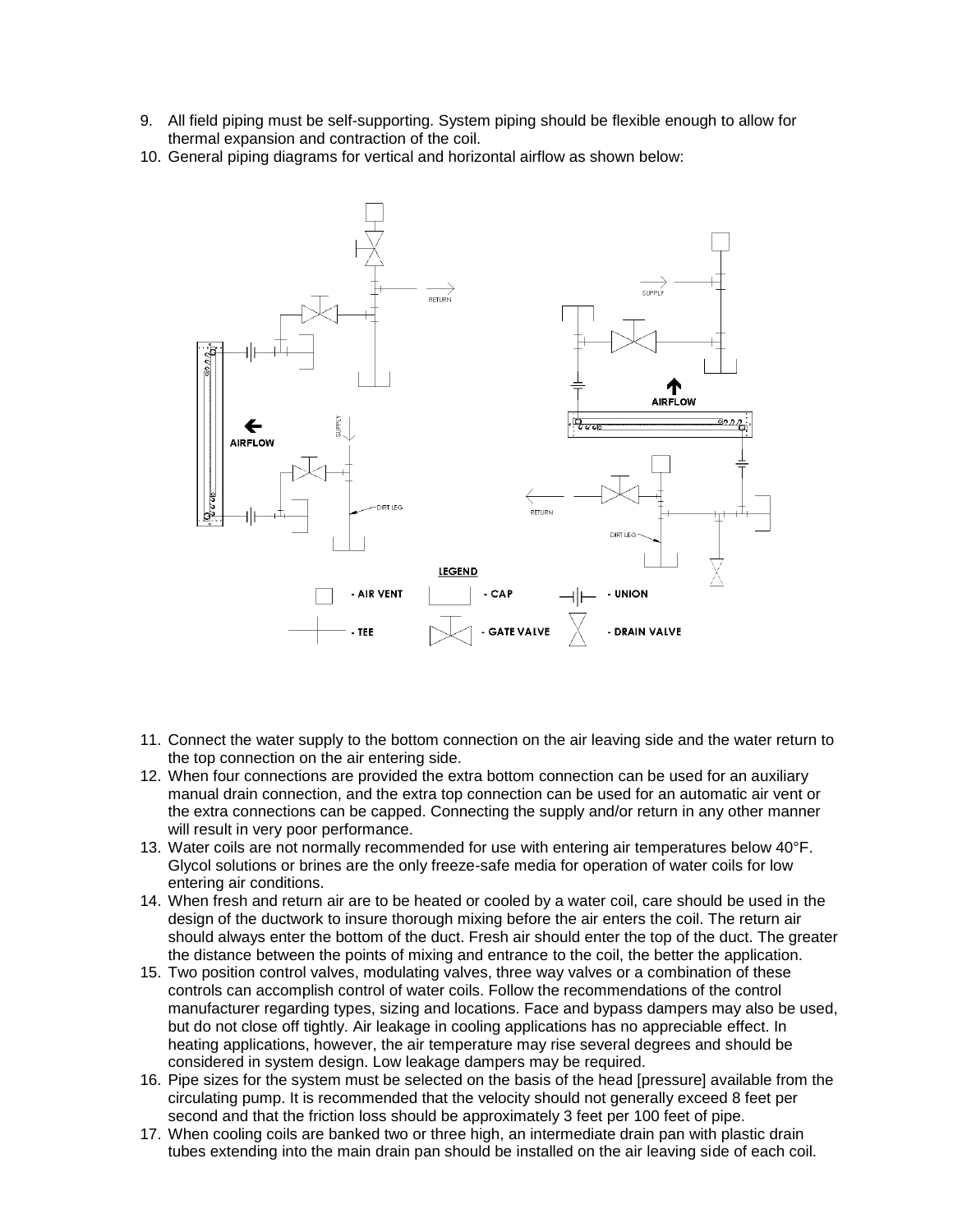On high latent installations, the condensate draining from top coils may load the lower coils with condensate, resulting in reduced air flow and performance or condensate being blown downstream into the ductwork. All individually installed water cooling coils and the bottom of all cooling coil banks should be mounted in drain pans extending at least ten inches from the leaving air edge of the coil. A drain line trap must be installed to allow condensate to drain freely. The drain line trap depth must be twice the negative static pressure of the operating system for the unit to drain correctly. Incorrect trapping can cause the drain pan to overflow.

18. Once installed, the coil should be pressurized to 100 psig with dry nitrogen or other suitable gas. The coil should be left pressurized for a minimum of 10 minutes. If the coil holds the pressure, the hook-up can be considered leak free. If the pressure drops by 5 psig or less re-pressurize the coil and wait another 10 minutes. If the pressure drops again, there is more than likely one or more small leaks which should be located and repaired. Pressure losses greater than 5 psig would indicate a larger leak that should be isolated and repaired. If the coil itself is found to be leaking, contact Madok immediately.

*Note: Madok water coils include vent and drain connections unless otherwise specified. This allows the coils to be drained. Keep in mind that when draining the coils, all water may not drain*  from the coil. To completely drain the coil to prevent the possibility of freezing during cold ambient *temperatures, air or nitrogen pressure must be utilized to blow any remaining water from the coil.* 

# **OPERATION**

### **Initial Start-Up**

- 1. Open all air vents so that air is eliminated from within the coil circuitry and headers. Verify that all vents and drains are not obstructed and do discharge a stream of water.
- 2. Fill the coil with water then close all vents.
- 3. Perform an initial hydrostatic leak test of all brazed, threaded or flanged joints, valves and interconnecting piping. Recheck the coil level and correct if necessary. When the setup is found to be leak free, discharge and discard initial water charge. It is important that all grease, oil, flux and sealing compounds present from the installation be removed.

#### **General**

- 1. Proper air distribution is vital to coil performance. Air flow anywhere on the coil face should not vary by more than 20%.
- 2. The drain pan and associated piping (drain line and trap) should be installed so that there is no standing water in the drain pan and that no blow-through occurs.
- 3. Fluid and air velocities should be maintained within our recommended values.

| <b>Fluid Velocity</b> |                                                | <b>Air Velocity</b> |                                                           |  |
|-----------------------|------------------------------------------------|---------------------|-----------------------------------------------------------|--|
|                       | Water 1 to 8 fps                               |                     | Cooling Dry Surface: 200-800 fpm Wet Surface: 200-550 fpm |  |
|                       | Glycol <sup><math>\vert</math>1</sup> to 6 fps |                     | Heating 200-1500 fpm                                      |  |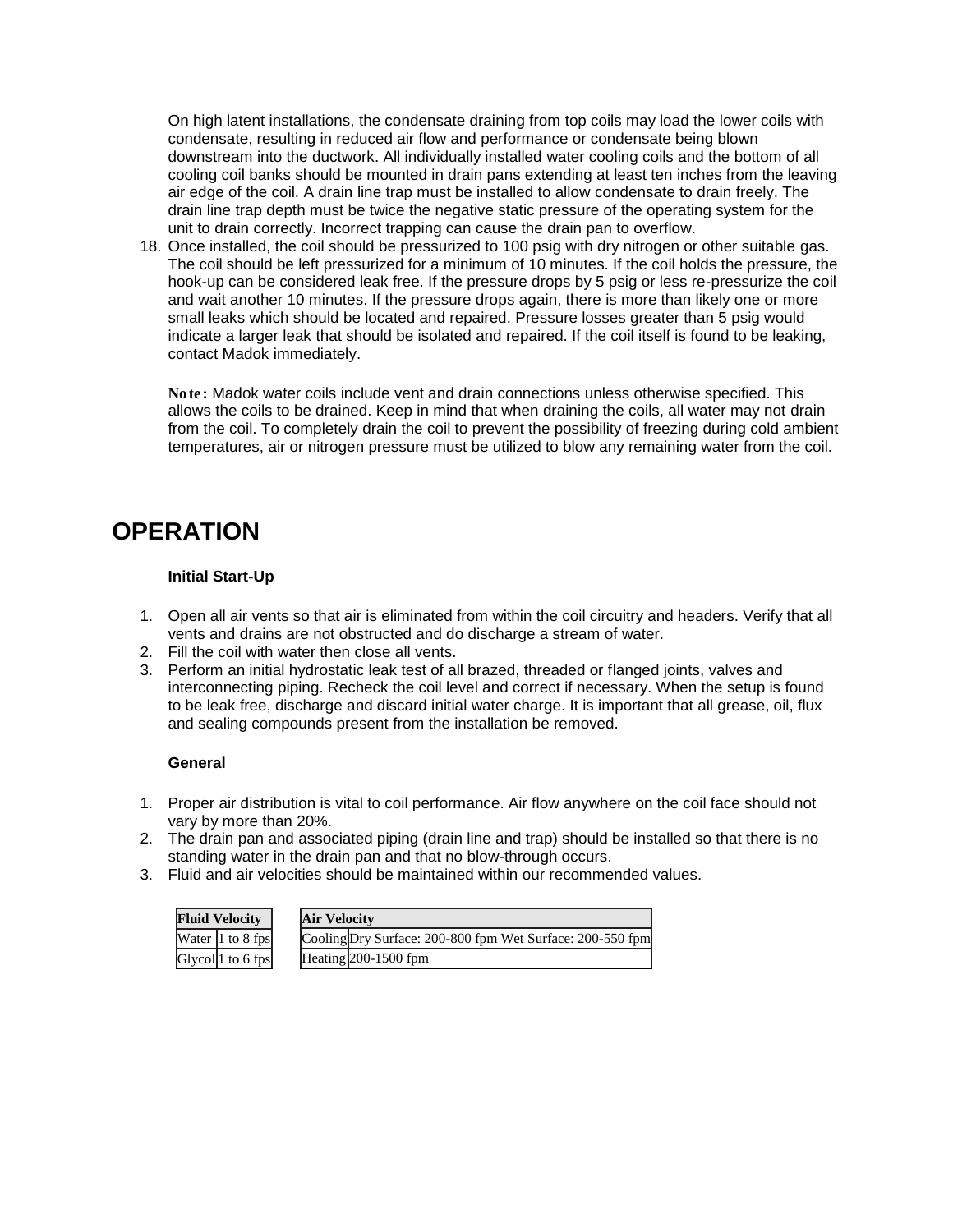# **Steam Coil Installation Recommendations**

## **A. General**

- 1. Provide separate supports and hangers for the coil and for the piping. Always use a back-up wrench on coil connections when attaching piping to the coil. Coils not designed with pitched casing or fin pack must be pitched 1/4" per foot towards the return connection at installation.
- 2. Be certain that adequate piping flexibility is provided. Stresses resulting from expansion of closely coupled piping and coil arrangement can cause serious damage.
- 3. Do not reduce pipe size at the coil return connection. Carry the return connection size through the dirt pocket, making the reduction at the branch leading to the trap.
- 4. Vacuum breakers and air vents must be installed on all applications to prevent retaining condensate or air in the coil. Generally, the vacuum breaker is to be connected between the coil inlet and the trap. For a system with a flooded return main, the vacuum breaker should be open to the atmosphere and the trap design should allow venting of large quantities of air.
- 5. Do not drip steam mains through coils.
- 6. Insure steam pressure and condensate line pressure differential is sufficient to allow efficient condensate removal from the steam coil, especially when using modulating steam control valves to control the leaving air temperature of the coil.
- 7. Do not attempt to lift condensate without the assistance of a condensate pump. The pressure required to lift condensate must also be considered for sufficient pressure differential. Check valves are also required to prevent reverse flow of condensate back into the coil.
- 8. Entering air temperatures should not be below 40° F to ensure freezing doesn't occur.

## **B. Traps**

- 1 Size traps in accordance with the manufacturer's recommendations. Be certain that the required pressure differential will always be available. Do not undersize.
- 2 Float and thermostatic traps are recommended for high or low-pressure steam systems, but bucket traps may be used. Float and thermostatic traps should be used when air venting is necessary. Bucket traps are recommended for use with on-off control only. It is recommended that traps be located at least 12 inches below the coil return connection. When traps without air venting capabilities are used, air vents are required in the system.
- 3 Multiple coil installations
	- a. Each coil or group of coils that is individually controlled must be individually trapped.
	- b. Coils in series; separate traps are required for each coil, or bank of coils, in series.

 c. Coils in parallel; a single trap may be used but an individual trap for each coil is preferred. Size traps in accordance with the manufacturer's recommendations. Be certain that the required pressure differential will always be available. Do not undersize.

### **C. Control**

- 1. With coils arranged for series airflow, a separate control is required on each bank, or coil, in the direction of airflow.
- 2. On high-pressure installations, a two-position steam valve with a face and by-pass arrangement is preferred where modulating control is required.
- 3. Modulating valves must be sized properly—DO NOT OVERSIZE.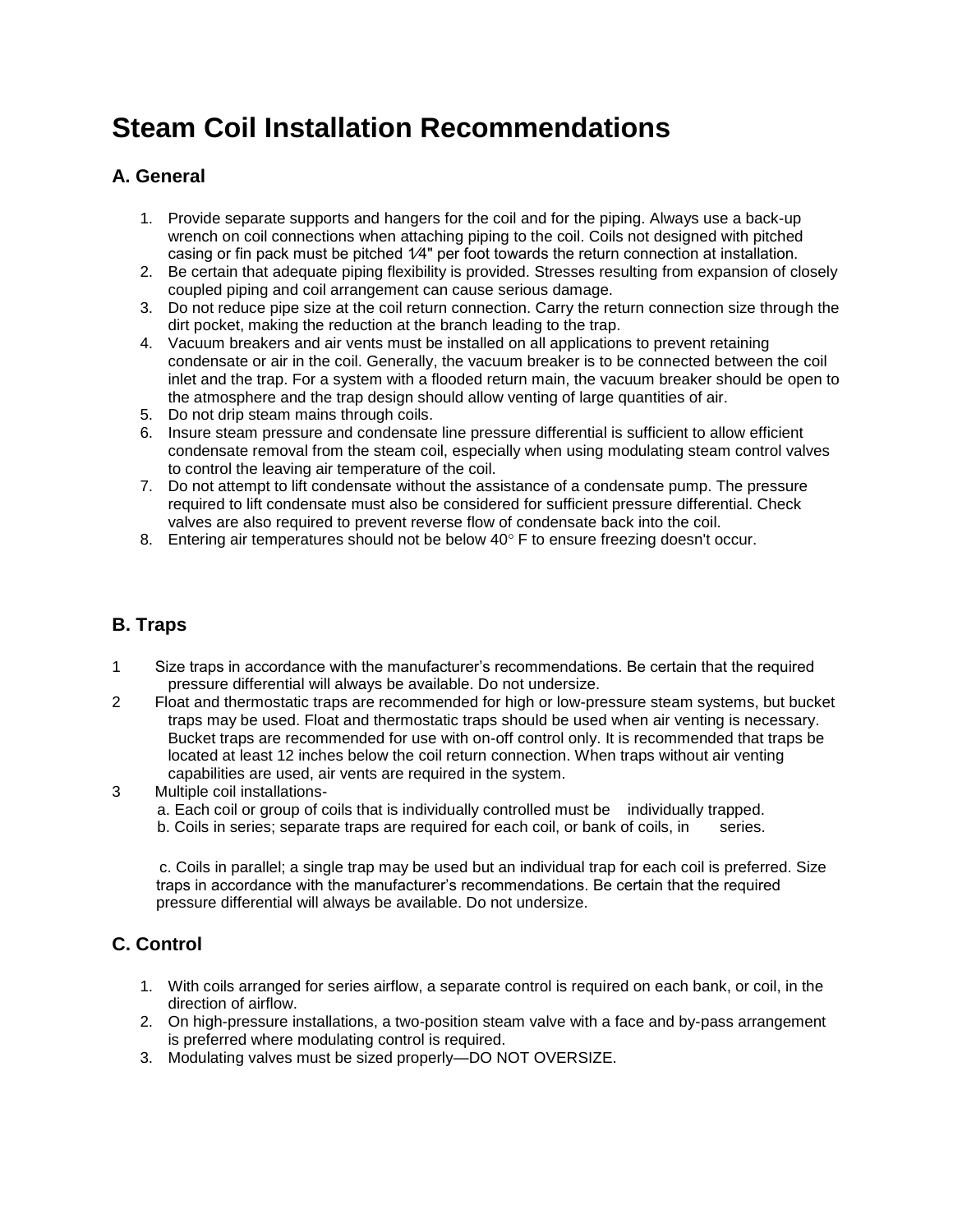# **Refrigerant Coil Installation Recommendations**

Refrigeration coils manufactured by Madok Manufacturing are shipped with a small nitrogen holding charge. Care should be taken when opening these coils for installation. Follow accepted refrigeration piping practices and safety precautions per ASHRAE standards. If bends or 90 degree angles are necessary, long radius fittings must be used to keep the pressure drop through the piping at a minimum. General recommendations for component selection and line sizing follow. Nitrogen charged and capped piping is recommended.

## **A. Liquid Line Sizing**

All compressors have a Refrigerant Charge Limit [RCL] that must not be exceeded. Since the RCL and pressure drop are in direct conflict with each other, Madok recommends that the liquid line be sized as small as possible, while maintaining a low enough pressure drop to ensure 5°F of sub-cooling at the expansion valve.

### **B. Liquid Line Components**

Madok recommends the use of a properly sized liquid line filter-drier, installed upstream from the expansion valve and as close to the evaporator coil as possible. Filter-drier selection should be based on a maximum pressure drop of 2 psi at the design condition.

A moisture indicator / sight glass should be installed between the expansion valve and filter-drier. The moisture indicator / sight glass must be sized to match the size of the liquid line at the thermal expansion valve.

A liquid line shut-off valve with an access port should be sized with the selected liquid line OD, and installed close to the condenser,

The use of other valves, tube bends and reducers should be minimized, since these items tend to increase pressure drop and to reduce sub-cooling at the expansion valve. Liquid line receivers, other than those factory-installed, are **not** recommended.

The Thermal Expansion Valve [TEV] must be selected for proper size, capacity and refrigerant being used. A slightly oversized valve will allow the unit to operate satisfactorily at low-load conditions. An undersized valve should not be used at any time as this will starve the evaporator of refrigerant causing insufficient air temperatures. The use of a hot gas bypass valve should also be considered when sizing the TEV. Select expansion valves with external equalizer connections, and those designed to operate against a backpressure of 20 pounds per square inch higher than actual evaporator pressure.

The TEV must be installed directly on the evaporator coil liquid line connection provided. The liquid distributor must be in a vertical position. Insure that the distributor nozzle is installed in the distributor if required and that the correct nozzle for the refrigerant being used is installed. Sensing bulbs must be mounted on a clean horizontal suction line close to the evaporator outlet and insulated properly. The bulb must be tight against the suction line at a 10 or 2 o'clock position, but take care not to over tighten and cause damage to the sensing bulb. The bulb should not be mounted directly on top or bottom of the suction line.

**CAUTION:** Disassemble the thermal expansion valve before completing the brazing connections. If necessary, wrap the valve in a cool wet cloth while brazing. Failure to protect the valve from high temperatures may result in damage to the internal components.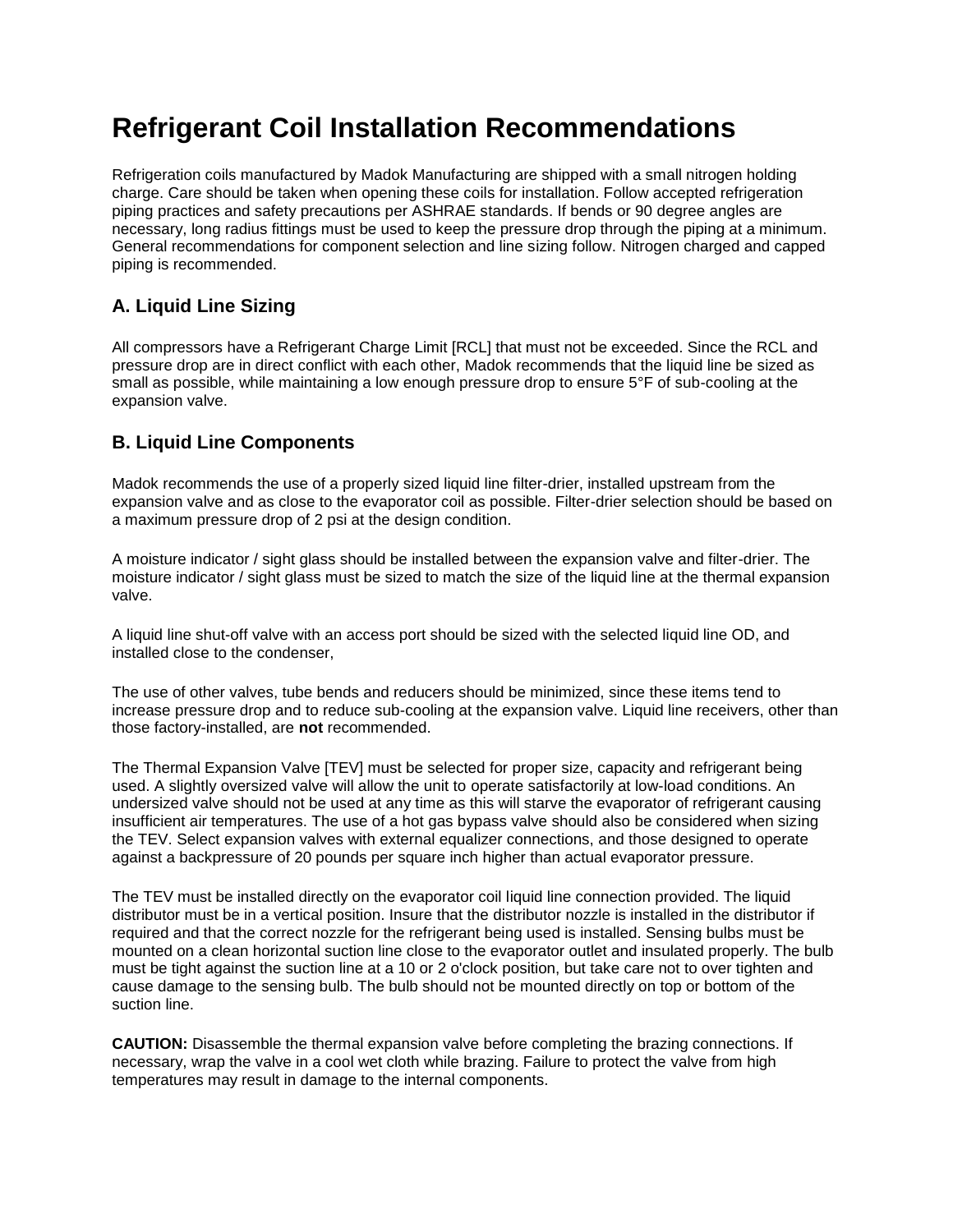### **C. Suction Line Sizing**

Suction line tubes must be sized to maintain refrigerant vapor velocities that are high enough to ensure good oil return to the compressor under all operating conditions. It is necessary to pitch horizontal suction lines toward the compressor to insure sufficient oil return to the compressor. Traps should be provided at the bottom of suction line risers and at 15 foot intervals for sufficient oil return.

### **D. Suction Line Components**

A suction line pressure tap should be installed on the leaving side of the evaporator coil near the TEV sensing bulb location. Accurate superheat measurement and TEV adjustment demands that suction pressure and temperature be measured near the evaporator coil outlet.

Suction line filter-driers are usually only necessary on systems that have experienced a severe compressor motor burn out or other failure that results in extremely high refrigerant temperature. This filter-drier should not be left in the suction line permanently.

Suction lines should be insulated completely with sufficient wall thickness insulation for the application temperature range being utilized.

### **Installation Checklist**

Use the following checklist to verify that all necessary installation procedures have been completed.

- 1. Coils are installed with airflow in same direction as indicated on the coil casing.
- 2. Suction connection is at the bottom of the suction header on the evaporator coil, suction line is pitched towards compressor and traps are installed in suction risers. Suction line is insulated with correct wall thickness insulation for the temperature application utilized.
- 3. If stacking coils, stacking channels are properly installed and bypass air is prevented.
- 4. Condensate drain pans and piping is installed with a trap in the condensate line and piping insulated and heated if installed in applications that are below freezing.
- 5. Clean filters are installed upstream of the condenser coil when applicable.
- 6. A liquid line filter-drier is installed upstream of the expansion valve.
- 7. A moisture indicator/sight glass is installed between the expansion valve and filter-drier.
- 8. A liquid line shutoff valve with access port is installed close to the condenser.
- 9. A schrader valve is installed in the suction line close to the evaporator coil outlet.
- 10. The TEV, with external equalizer connections, is installed directly on the evaporator liquid connection, sensing bulb mounted in the horizontal position on the suction line and insulated. The liquid distributor must be in a vertical position.
- 11. Piping system is leak-tested with dry nitrogen, evacuated to 500 microns, and charged with correct refrigerant type and amount.
- 12. Superheat and sub cooling measurements are taken. Thermal expansion valve is adjusted to obtain desired superheat. Desired superheat on most applications is  $8^\circ$  to 12 $^\circ$  at the outlet of the evaporator.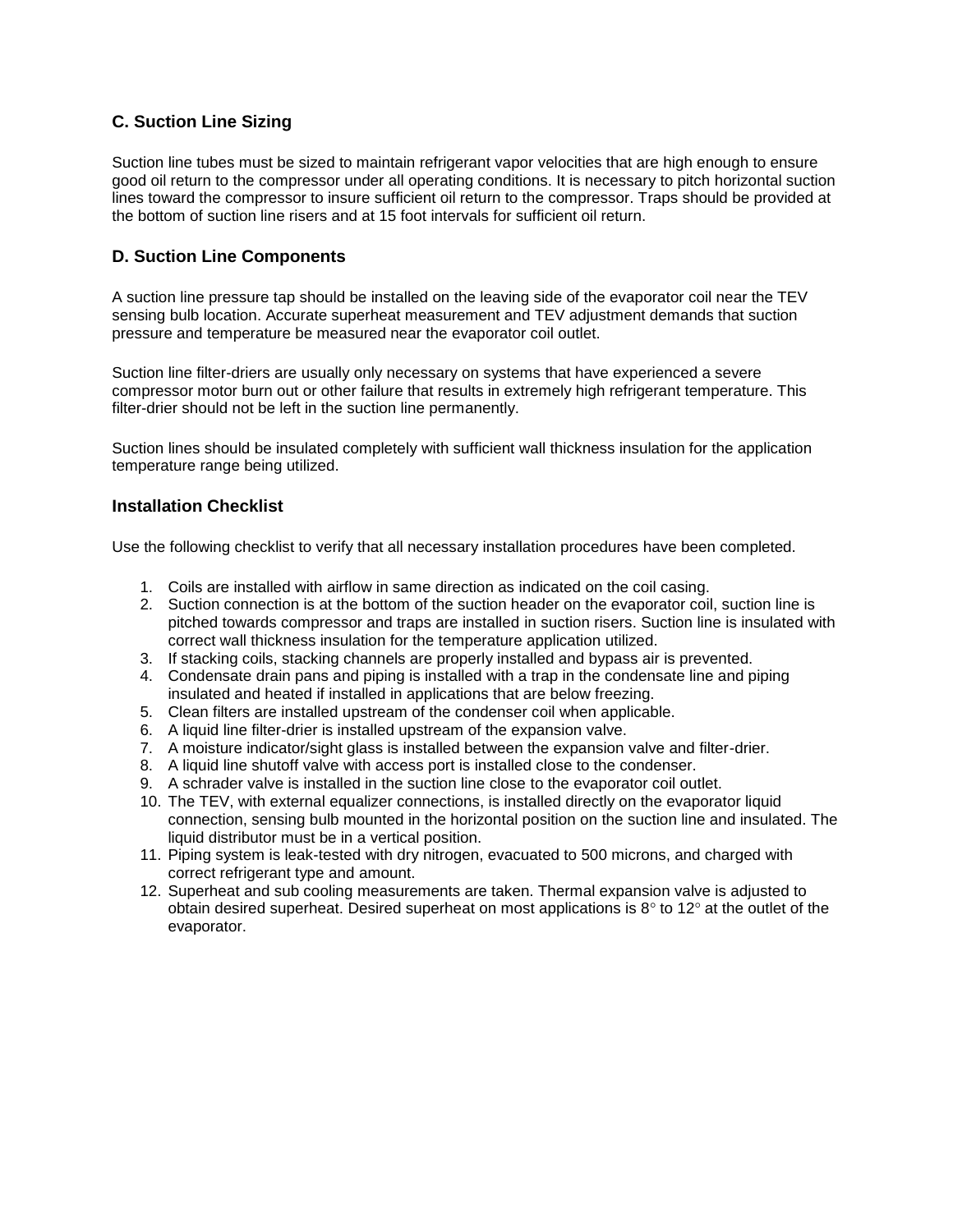# **Maintenance**

### **General**

- 1. Filters should be inspected on a regular basis and changed as needed. Maintaining clean filters and mist eliminators is a cost effective way to help maintain maximum coil performance and service life.
- 2. Periodic inspection of the coil for signs of corrosion and/or leaks is recommended. Repair and replacement of the coil and the connection of piping, valves, etc. should be performed by qualified, licensed personnel.
- 3. The circulated fluid must be free of sediment, corrosive products and biological contaminants. Periodic testing of the fluid followed by any necessary corrective measures along with maintaining proper fluid velocities and filtering of the fluid will help to satisfy this requirement.
- 4. If automatic air vents are not installed in the system, periodic venting of the coil is recommended to remove accumulated air. High pressure and/or high temperature fluids can cause serious injury, so caution must be taken.

### **Coil Cleaning**

Coils should be kept clean to maintain maximum performance. For operation at its highest efficiency, the coil should be cleaned often during periods of high cooling demand or when dirty conditions prevail. Power should be disconnected and locked out and motors should be covered to ensure that no moisture penetrates into the windings causing motor failure if applicable.

Remove large debris from the coils and straighten fins before cleaning.

Should the coil surface need cleaning, caution must be exercised in selecting the cleaning solution as well as the cleaning equipment. Improper selection can result in damage to the coil and /or health hazards. Clean the coil from the leaving air side so that foreign material will be washed out of the coil rather than pushed further in. Clean refrigerant coils with cold water and detergent or with one of the commercially available chemical coil cleaners. Be sure to carefully read and follow the manufacturer's recommendations before using any cleaning fluid or agent. Rinse coils thoroughly after cleaning.

**CAUTION: Do not clean the coil with hot water or steam. The use of hot water or steam as a refrigerant coil-cleaning agent will cause high pressure inside the coil tubing and subsequent damage to the coil.** 

**CAUTION: Do not use acidic chemical coil cleaners. Do not use alkaline chemical coil cleaners that, after mixing, have a pH value greater than 8.5 without also using an aluminum corrosion inhibitor in the cleaning solution. Failure to follow these guidelines or the manufacturer's instructions for use of cleaning chemicals could result in damage to the unit.** 

**WARNING: SOME CHEMICAL COIL-CLEANING COMPOUNDS ARE CAUSTIC, AS WELL AS TOXIC. USE THESE SUBSTANCES ONLY IN ACCORDANCE WITH THE MANUFACTURER'S INSTRUCTIONS. FAILURE TO DO SO COULD RESULT IN SERIOUS INJURY, DEATH OR EQUIPMENT DAMAGE.** 

### **Fin Straightening**

Coil fins may have been bent during shipping or servicing, and should be straightened to maintain maximum heat transfer. Reduction of the effective coil surface will correspondingly reduce coil capacity. Always check fin appearance after any handling of the coil and after any servicing is done near the coils.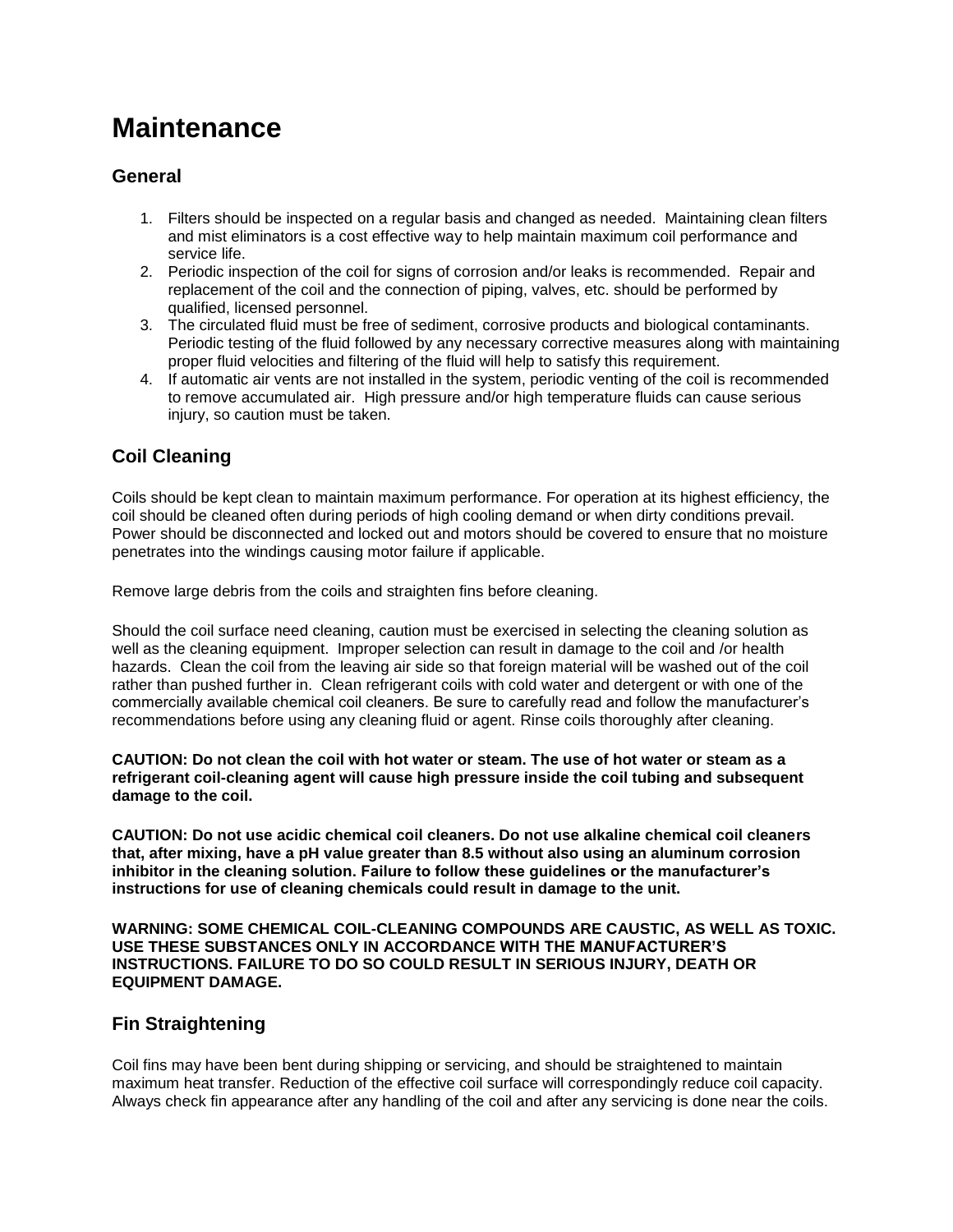Fin combs are sized according to number of fins per inch of the coil. For relatively small bends that require only minor repair, other tools may be used to evenly space the fins. Be careful not to damage the coils.

### **Steam Coil Considerations**

A steam trap maintenance program should be implemented to ensure that steam traps are operating correctly and at maximum efficiency. Failure to do so could result in premature failure of the coil and loss of warranty due to condensate backing up into the coil causing leaks or allowing the coil to freeze during low ambient conditions if supply air drops below 40° F.

*Note: Steam distributing coils may also be referred to as 'NON-FREEZE' coils. At Madok, we prefer to call steam distributing coils as 'FREEZE RESISTANT'. These coils will freeze if temperatures drop below the freezing point. Care should be taken to ensure that these coils are not operated at or below freezing temperatures. If there is the possibility that the coils will experience freezing temperatures, freeze safeties should be installed in the system to prevent damage to the coils. Any coil that has failed due to freezing temperatures will not be covered under the standard warranty.*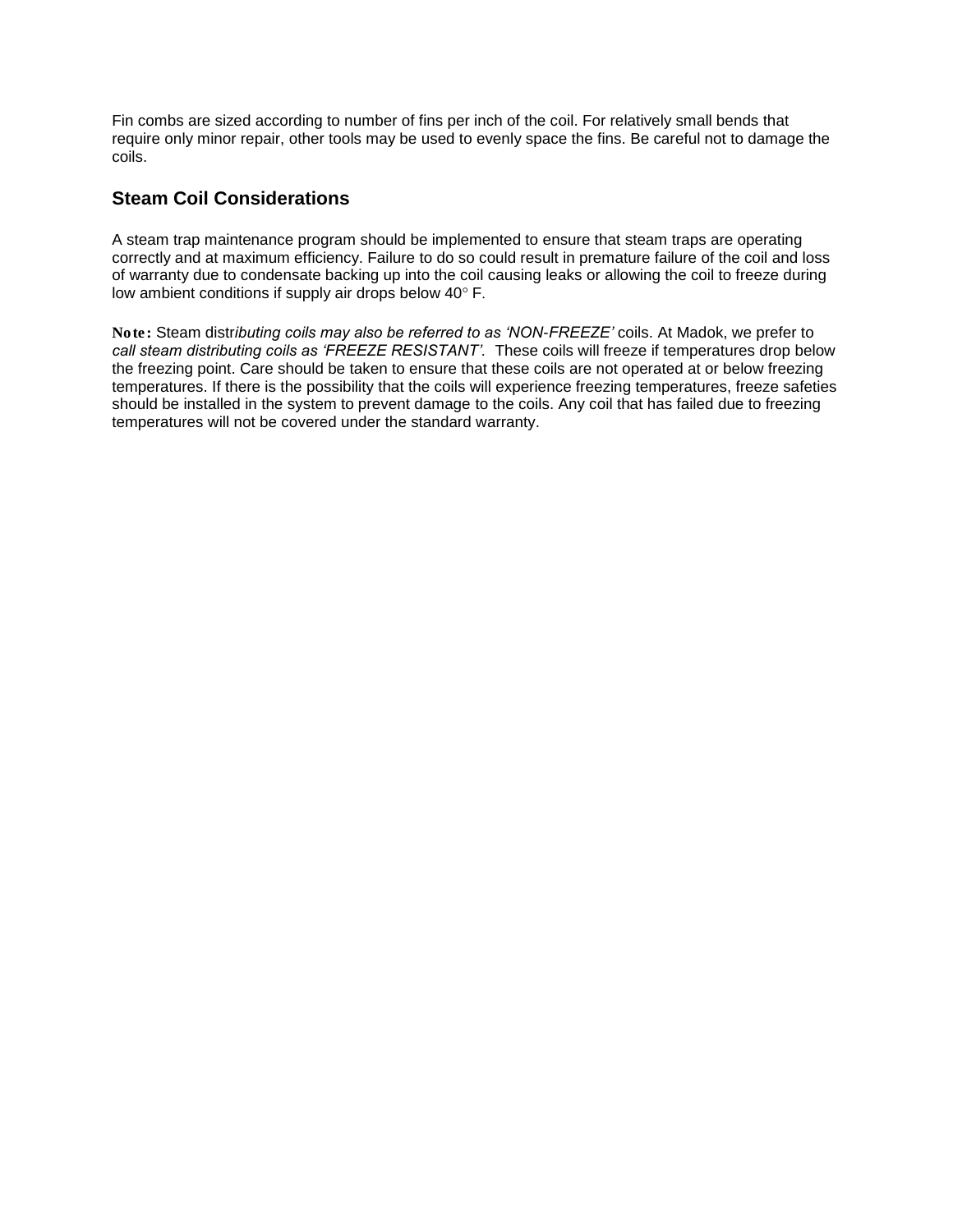# **Freeze Protection of Chilled Water Coils**

### **Freeze Protection**

During the winter, chilled water coils need to be protected against freezing. The two predominant protective measures are blowing out coils and flushing coils. Both are covered next.

### **Blowing - Out Coils**

- 1. Isolate the coil from the rest of the system by closing the valves on both the supply and return lines (gate valves in Figure 1 - Horizontal Airflow and Figure 2 - Vertical Airflow on Page 3).
- 2. Drain the coil by opening all drain valves and/or the drain plug. Remove the vent plug to aid the draining process.
- 3. Once the coil has been fully drained, the blower can be hooked-up. Caps installed in the piping on straight runs going to the supply and return connections are ideal points to hook-up the blower. The air vent and drain plug are not suitable locations for hooking-up the blower. Caution should be exercised when installing the blower. The blower operator must take precautions to Ensure that water does not come into contact with any of the electrical components of the blower. Failure to do so may result in damage to the equipment and serious injury.
- 4. Close the vent or drain plug on the header which the blower is connected and open the drain valve or cap on the other header.
- 5. Operate the blower for 45 minutes and then check the coil to see if it is dry. A mirror placed in the discharge will become fogged if moisture is present. Repeat this procedure until the coil is dry.
- 6. Let the coil stand for several minutes then blow it out again. If water comes out, repeat the blowing operation.
- 7. Leave all plugs out and drains open until the threat of freezing has passed.

### **Flushing Coils**

1. We recommend the use of inhibited glycol designed for HVAC applications for corrosion protection. The use of uninhibited glycol has produced formicary corrosion in copper tubing. The complete filling of water coils with an inhibited glycol solution for freeze protection can be expensive. In some instances, it is more cost effective to flush the coils with an appropriate concentration of inhibited glycol solution. Residual fluid can be left in the coil without the threat of freeze damage provided the correct concentration of inhibited glycol was used. The recovered fluid can then be used to flush other coils. Select an inhibited glycol solution that will protect the coil from the lowest possible temperatures that can occur at the particular coil's locality. The following tables have been provided for your reference.

| % Ethylene<br><b>Glycol by Volume</b> | Freeze point <sup>1</sup> |
|---------------------------------------|---------------------------|
| $\overline{0}$                        | $32^{\circ}F$             |
| 10                                    | $25^{\circ}F$             |
| 20                                    | $16^{\circ}F$             |
| 30                                    | $3^{\circ}F$              |
| 40                                    | $-13^{\circ}F$            |
| 50                                    | $-34$ <sup>o</sup> F      |
|                                       | $-55^{\circ}F$            |